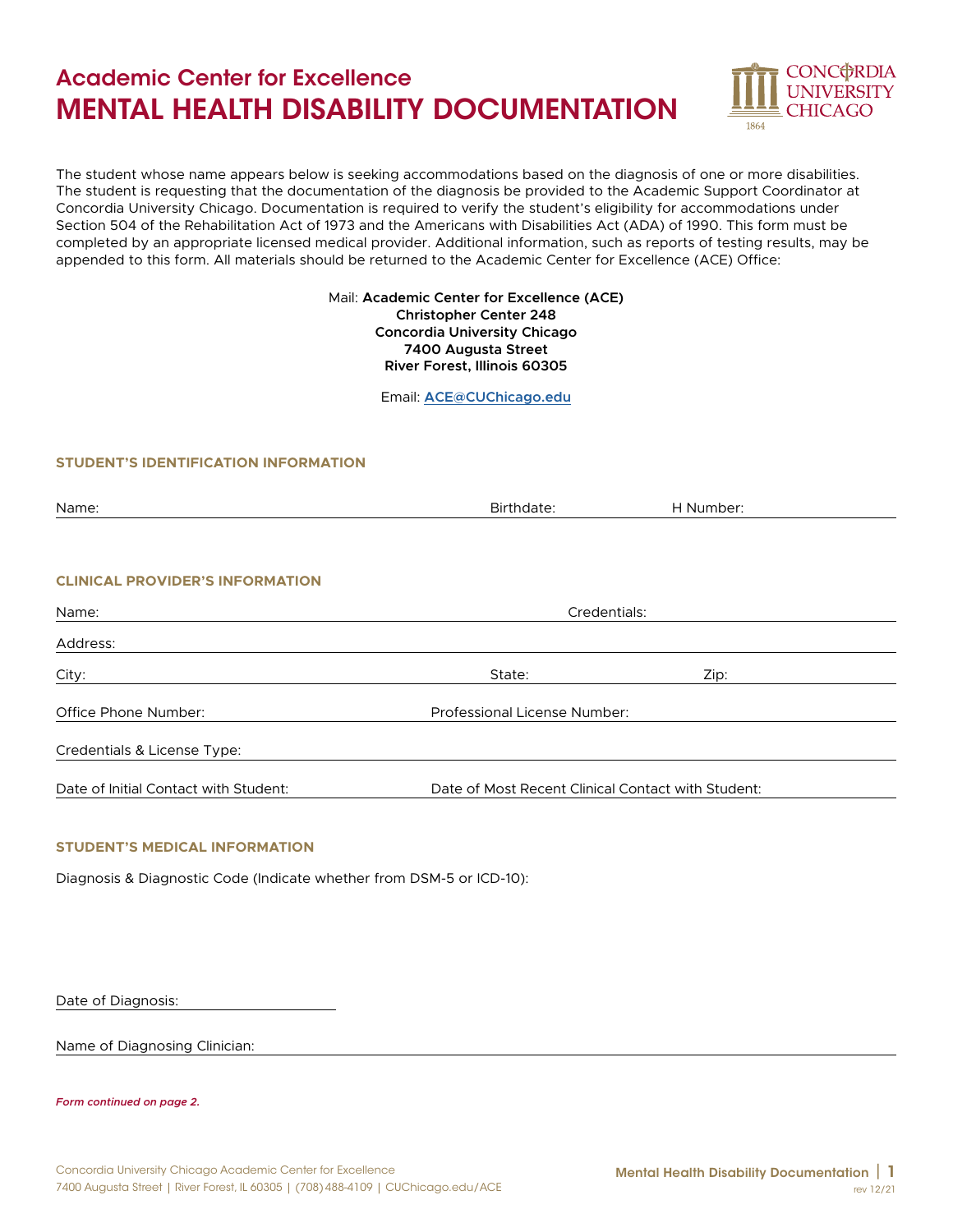# Academic Center for Excellence MENTAL HEALTH DISABILITY DOCUMENTATION (cont.)



The ADA laws define a disability as a physical or mental impairment that substantially limits one or more major life activities. In which major life activities does the student's diagnosis pose substantial limitations?

Describe the functional impact of the diagnosis on the student's abilities:

Level of current functioning (with benefits of treatment):

Impairment of learning abilities (concentration, memory, processing speed, etc.):

Does this person pose a threat to self or others (explain)?

Is this person currently receiving regular counseling?  $\Box$  Yes  $\Box$  No

Current medications and dosages:

Medication side effects:

*Form continued on page 3.*